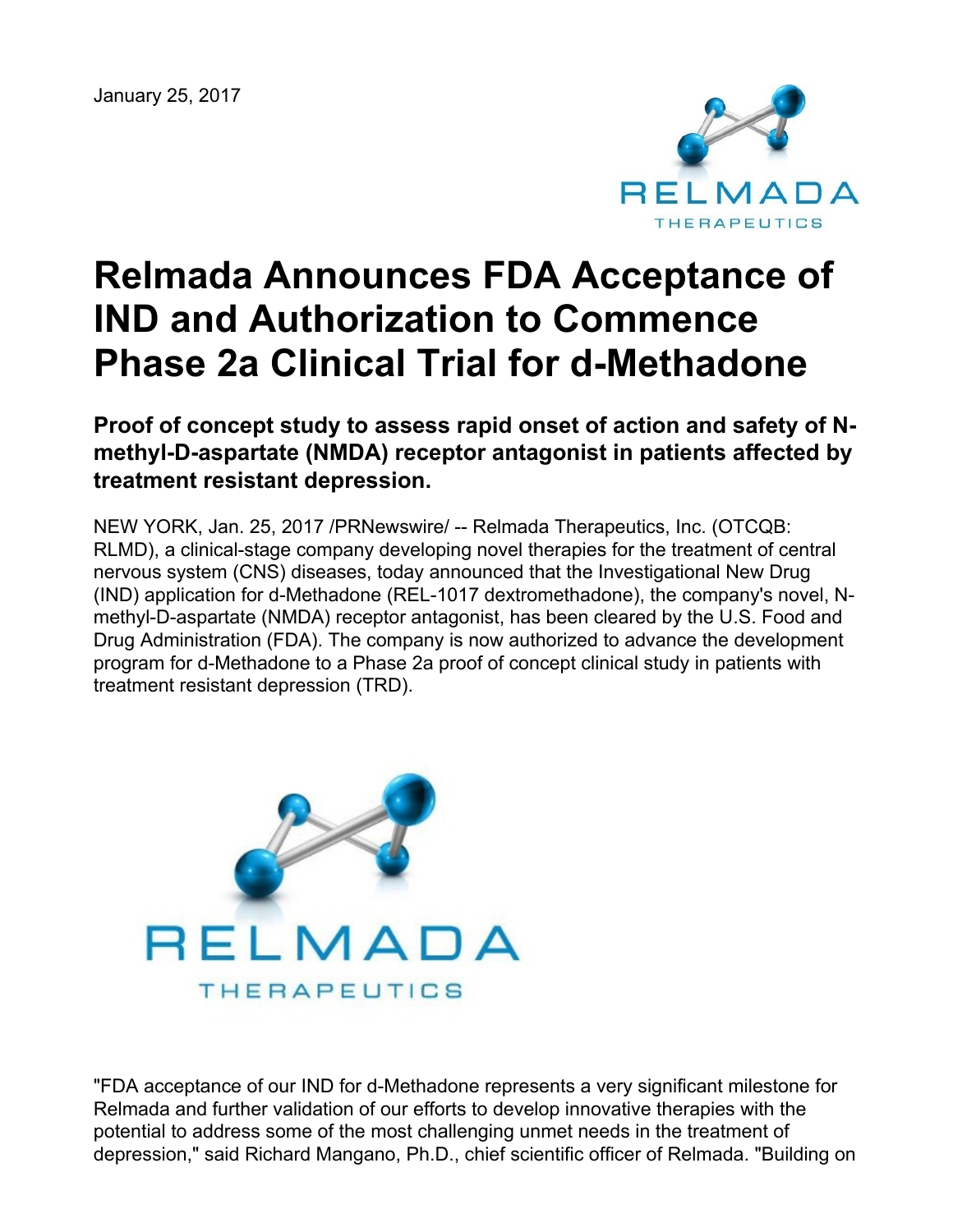the findings from our single- and multiple-ascending dose studies that demonstrated a targeted dose range without the side effects associated with racemic methadone and ketamine, d-Methadone has the potential to represent a paradigm shift in the treatment of major depressive disorder in the years ahead."

The planned phase 2a, randomized, double-blind, placebo-controlled study will include patients with major depressive disorder. The study will assess changes in depressive symptoms as well as the safety, tolerability and pharmacokinetics of two dose levels of REL-1017 as adjunctive treatment in patients during a seven-day dosing period and 14 day observation period.

### **About d-Methadone (dextromethadone, REL-1017)**

Relmada's lead product candidate, REL-1017, is a new chemical entity (NCE) being developed as a rapid acting, oral agent for the treatment of depression, neuropathic pain, and/or other potential CNS pathological conditions. The Company has completed Phase I single and multiple ascending dose studies and has confirmed safety, tolerability, and dose range for planned Phase II studies in treatment-resistant depression (TRD).

As an enantiomer of racemic methadone, REL-1017 has been shown to possess NMDA antagonist properties with virtually no opioid activity at the expected therapeutic doses. The activation of NMDA receptors has been associated with both depression and neuropathic pain and it is expected that REL-1017 will have a role in depression and pain management by blocking this activity. In contrast, racemic methadone is a long-acting narcotic used in the treatment of various pain states and as a substitution therapy in opioid addiction and is associated with typical opioid side effects.

REL-1017's mechanism of action, as a non-competitive NMDA channel blocker or antagonist, is fundamentally differentiated from all commercially available antidepressants, as well as all atypical antipsychotics used adjunctively with standard, FDA-approved antidepressants.

#### **About Relmada Therapeutics, Inc.**

Relmada Therapeutics is a clinical-stage, publicly traded biotechnology company developing novel versions of proven drug products together with new chemical entities that potentially address areas of high unmet medical need in the treatment of central nervous system (CNS) diseases. The Company has a diversified portfolio of four products at various stages of development, including d-Methadone (dextromethadone, REL-1017), an N-methyl-D-aspartate (NMDA) receptor antagonist for depression and neuropathic pain; LevoCap ER (REL-1015), an abuse resistant, sustained release dosage form of the opioid analgesic levorphanol; oral buprenorphine (BuTab, REL-1028), an oral dosage form of the opioid analgesic buprenorphine; and topical mepivacaine (MepiGel, REL-1021), an orphan drug designated topical formulation of the local anesthetic mepivacaine. The Company's product development efforts are guided by the internationally recognized scientific expertise of its research team. The Company's approach is expected to reduce clinical development risks and costs while potentially delivering valuable products to address areas of high unmet medical needs. For more information, please visit Relmada's website at: [www.relmada.com](http://www.relmada.com).